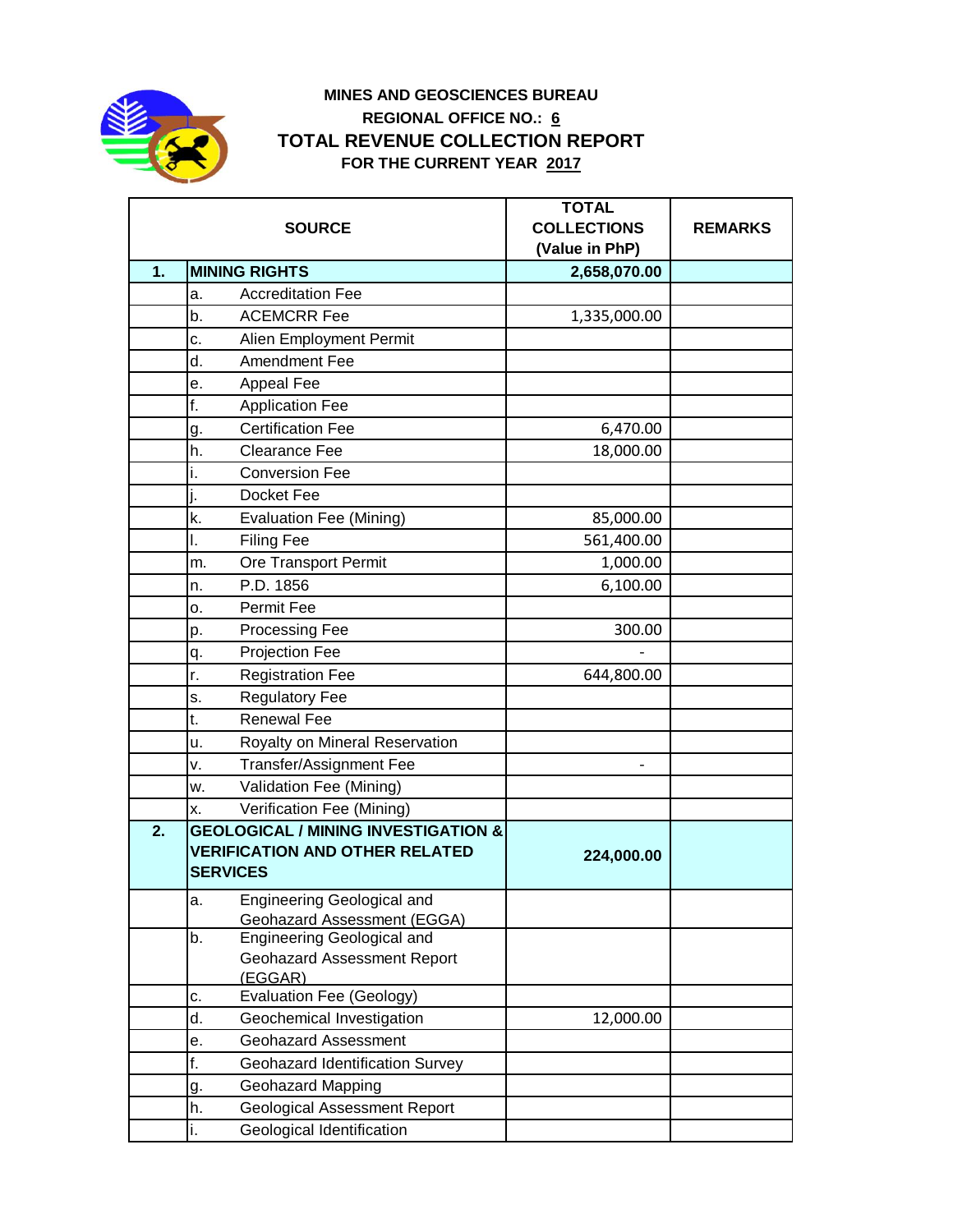|          | Geological Investigation                                                                    | 54,000.00                               |                |
|----------|---------------------------------------------------------------------------------------------|-----------------------------------------|----------------|
|          | Geological Review of EGGAR<br>k.                                                            | 30,000.00                               |                |
|          | <b>Geological Site Scoping Report</b><br>I.                                                 |                                         |                |
|          | <b>Geological Site Scoping Survey</b><br>m.                                                 | 60,000.00                               |                |
|          | <b>Geological Site Verification</b><br>n.                                                   |                                         |                |
|          | <b>Geological Site Verification Report</b><br>ο.                                            |                                         |                |
|          | Geophysical Investigation<br>p.                                                             |                                         |                |
|          | <b>Inclusion Fee</b><br>q.                                                                  |                                         |                |
|          | <b>Inspection Fee</b><br>r.                                                                 | 66,000.00                               |                |
|          | Laboratory Analysis Fee<br>s.                                                               |                                         |                |
|          | Rock Mechanics Lab. Services<br>t.                                                          | 2,000.00                                |                |
|          | <b>Umpiring Fee</b><br>u.                                                                   |                                         |                |
|          | Validation Fee (Geology)<br>۷.                                                              |                                         |                |
|          | Verification Fee (Geology)<br>w.                                                            |                                         |                |
| 3.       | <b>OTHERS</b>                                                                               | 307,181.00                              |                |
|          | <b>Certified Xerox Copy Fee</b><br>a.                                                       | 2,621.00                                |                |
|          | b.<br>Delivery Receipt                                                                      |                                         |                |
|          | <b>Fines/Penalties</b><br>c.                                                                | 303,560.00                              |                |
|          | Fire Assays, Metallurgical Test and<br>d.                                                   |                                         |                |
|          | <b>Chemical Analysis</b>                                                                    |                                         |                |
|          | <b>Gold and Silver Assay</b><br>е.                                                          |                                         |                |
|          | f.<br>Marine Geophysical and Geological<br>Investigation and Verification                   |                                         |                |
|          | Petrological, Mineralogical,<br>g.<br>Geochronological and other Related<br><b>Services</b> |                                         |                |
|          | Rental of Drilling Equipment and<br>h.<br>Accessories                                       |                                         |                |
|          |                                                                                             |                                         |                |
|          | Sales of Forms/Maps/Publications<br>i.                                                      |                                         |                |
|          | Xerox Copy Fee                                                                              |                                         |                |
|          | k.<br>Miscellaneous Income (Pls. Specify)                                                   | 1,000.00                                |                |
|          | SUB-TOTAL (ADMINISTRATIVE FEES &<br><b>CHARGES COLLECTED BY MGB)</b>                        | 3,189,251.00                            |                |
|          | <b>PAYMENT TO LGUS</b>                                                                      | <b>TOTAL PAYMENTS</b><br>(Value in PhP) | <b>REMARKS</b> |
|          | <b>TAX REVENUE</b>                                                                          |                                         |                |
|          | <b>Business Tax</b><br>a.                                                                   |                                         |                |
|          | b.<br><b>Community Tax</b>                                                                  |                                         |                |
|          | Real Property Tax<br>c.                                                                     |                                         |                |
|          | Quarry/Resource Tax<br>d.                                                                   |                                         |                |
|          | Others (Pls. Specify)<br>е.                                                                 |                                         |                |
|          | <b>NON-TAX REVENUE (Other Fees &amp;</b><br><b>Charges Collected by LGUs)</b>               | 3,099,894.50                            |                |
| 1.<br>2. | <b>Application Fee</b><br>a.                                                                |                                         |                |
|          | b.<br><b>Certification Fee</b>                                                              |                                         |                |
|          | <b>Contractor's Clearance</b><br>c.                                                         |                                         |                |